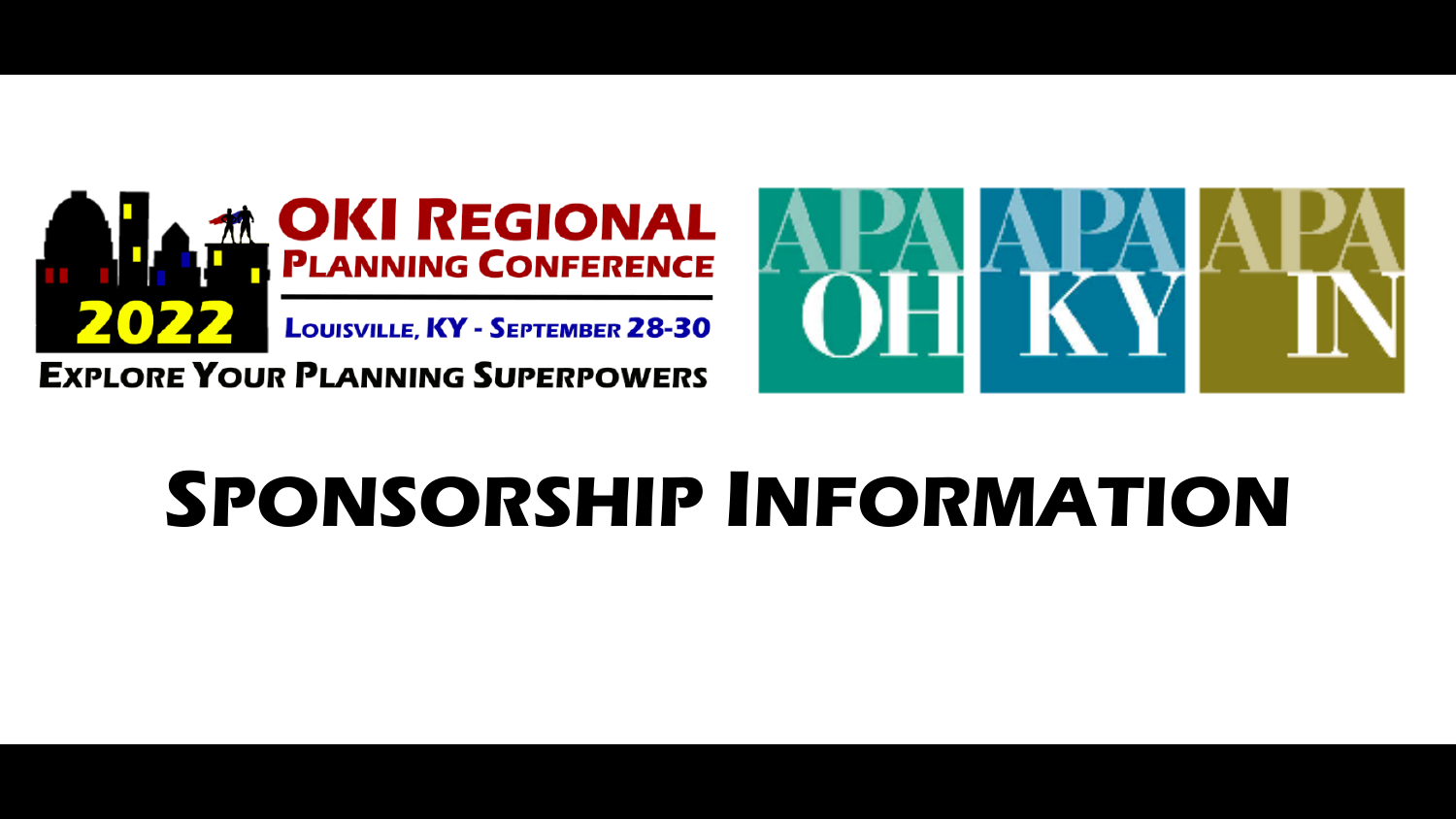## **A MESSAGE FROM THE CHAPTER PRESIDENTS**



On behalf of the American Planning Association's Ohio, Kentucky, and Indiana Chapters, thank you for your support of the 2022 OKI Regional Planning Conference. Your continued support is what has made the OKI Conference so special over the years, providing invaluable professional development and networking opportunities for so many planners, as well as engineers, attorneys, local officials and developers.

OKI 2018, which took place in Cincinnati, seems like so long ago, especially after the pandemic forced the cancellation of the event in 2020. As the pandemic continues to be a presence in our lives, this year we are preparing to offer a hybrid conference, with in-person sessions taking place in Louisville, as well as online sessions available to the virtual audience. We anticipate that this virtual option will provide additional visibility and value for sponsors with opportunities both to meet clients and colleagues and to advertise during online sessions.

Again, thank you for your support of the 2022 OKI Regional Planning Conference. We look forward to seeing<br>vou either in Louisville or Virtually in September! you either in Louisville or Virtually in September!

Rachel Ray Brian Davis Tom Vander Woude APA-OH APA-KY APA-IN

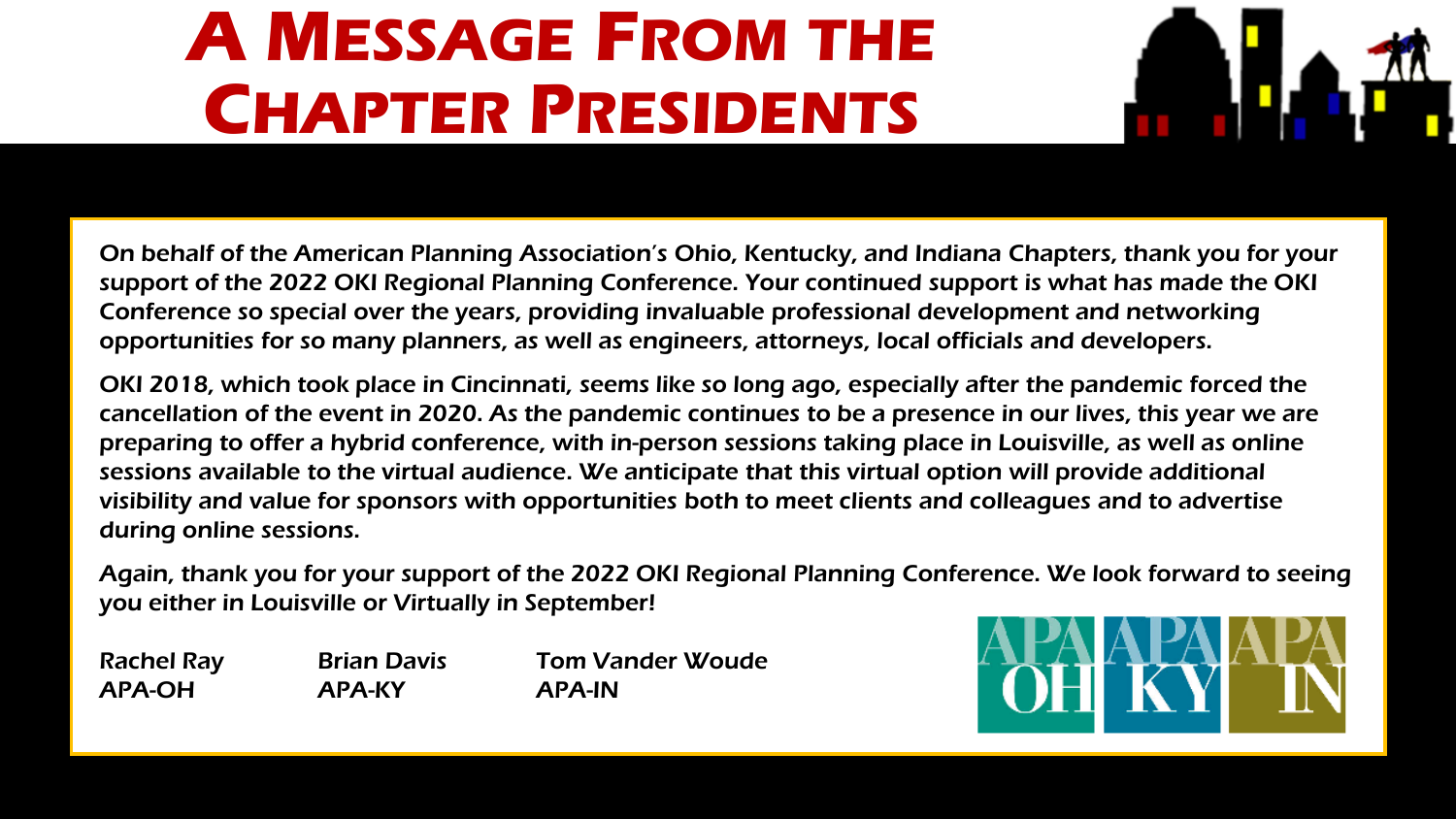# **ABOUT THE CONFERENCE**



#### WHEN: September 28, 29 & 30, 2022

#### WHERE:

Louisville Marriott Downtown 280 W. Jefferson Street Louisville, Kentucky & Virtually

CONFERENCE WEBSITE: okiconference.com

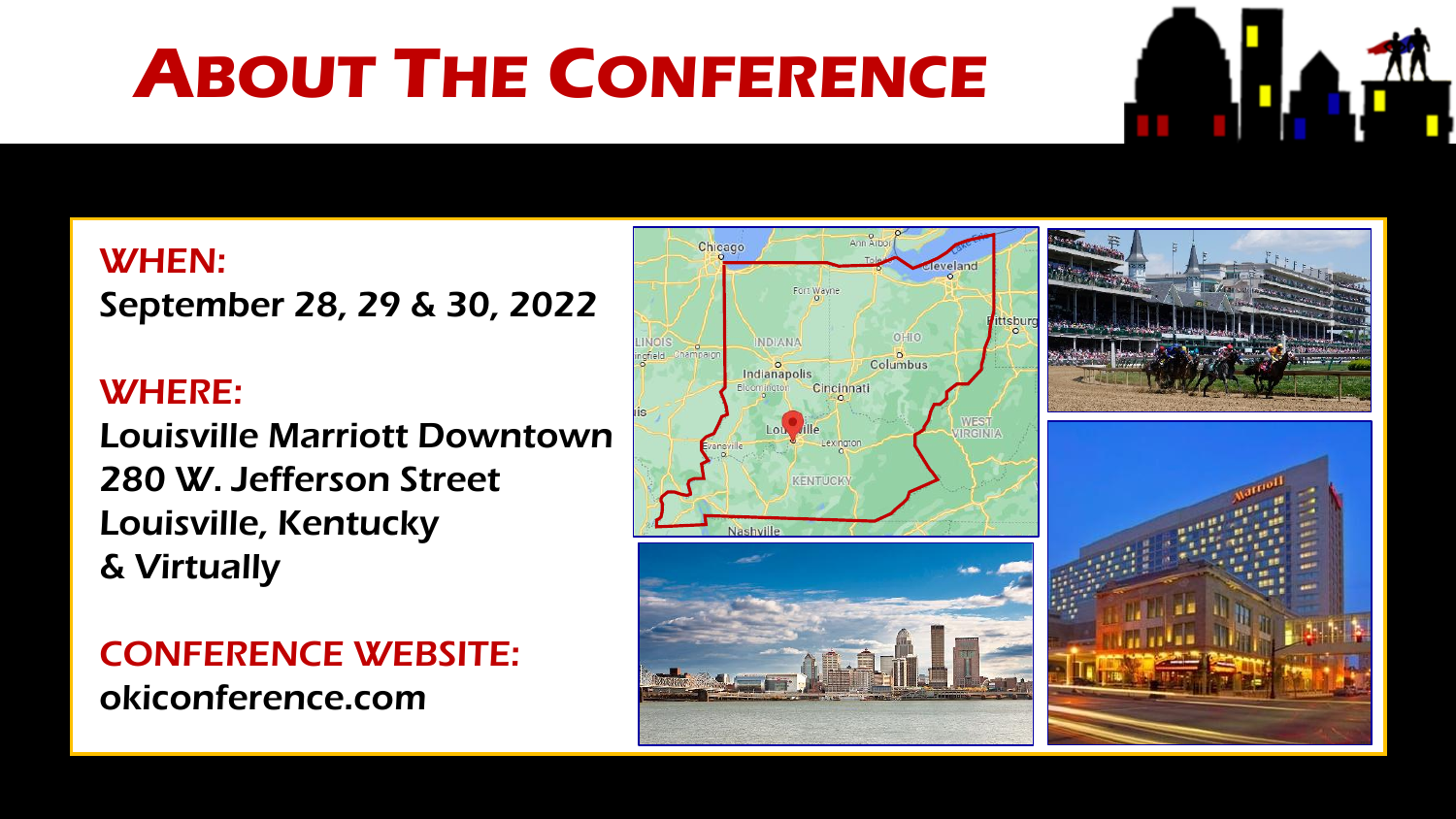# **ABOUT THE CONFERENCE**





need of a recharge. The theme is a playful reminder that planners are special - super if you will -<br>and our Planning Superpowers must be enhanced in order to continue to make our communitie THEME: Explore Your Planning Superpowers – Planners have spent the last two years reacting and responding to the challenges brought on by the ongoing pandemic, and are very much in and our Planning Superpowers must be enhanced in order to continue to make our communities great places to live, work and play during these times of continuing uncertainty.

We hope to see you in Louisville (or Virtually) as we encourage and empower one another as professional planners and collectively activate our Planning Superpowers…..come join the fun!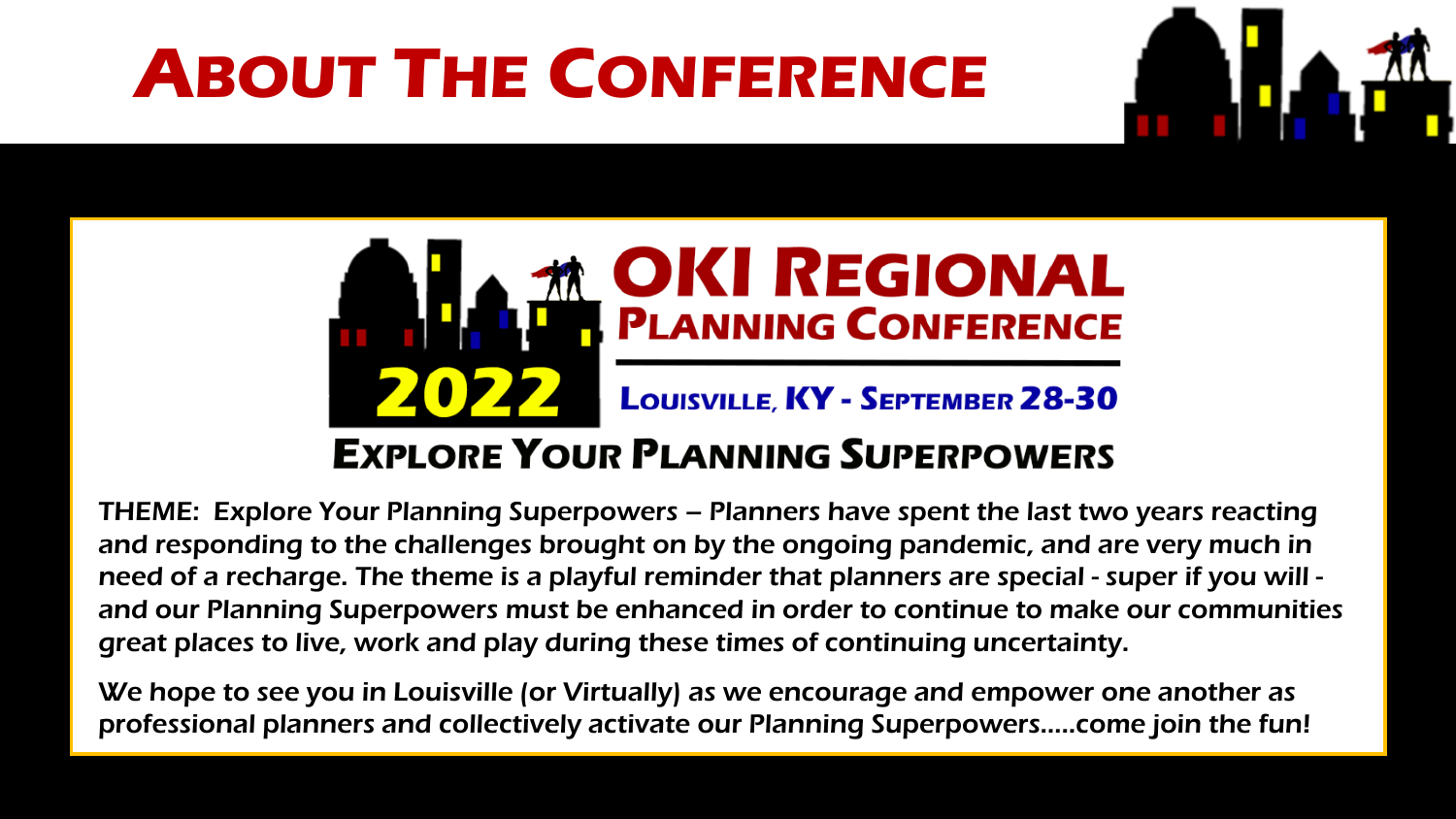## **ABOUT THE CONFERENCE**



### **PLANNING SUPERPOWERS**

### **ADAPTABILITY**

the quality of being able to adjust to new conditions

#### **EMPATHY**

the ability to understand and share the feelings of another

#### FORESIGHT

Sponsorship Opportunities the ability to predict or the action of predicting what will happen or be needed in the future

### **ACCOUNTABILITY**

the fact or condition of being accountable; responsibility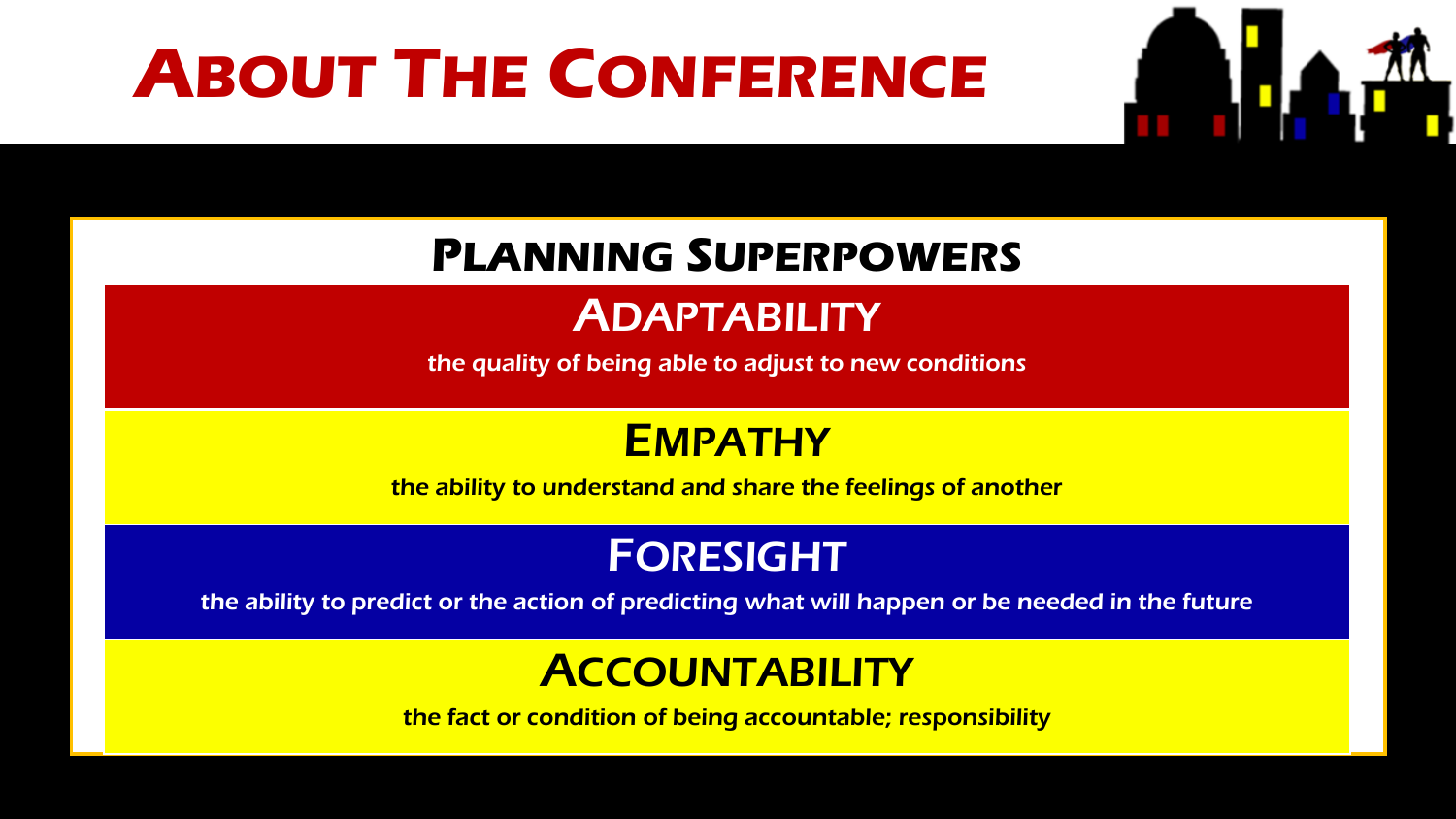



The success of this conference is dependent on your support! Funds collected from the sponsorships are used to help defray costs and allow us to provide a high quality, diverse event at a reasonable price point.

exclusive, highly visible promotional We are pleased to offer sponsorship opportunities at levels ranging from \$500 to \$5,000. All sponsorships give you a unique opportunity to highlight your company, with the higher dollar value sponsorships providing opportunities. All sponsor logos/names will be listed under their sponsorship levels on signs posted during the events as well as on the official conference website.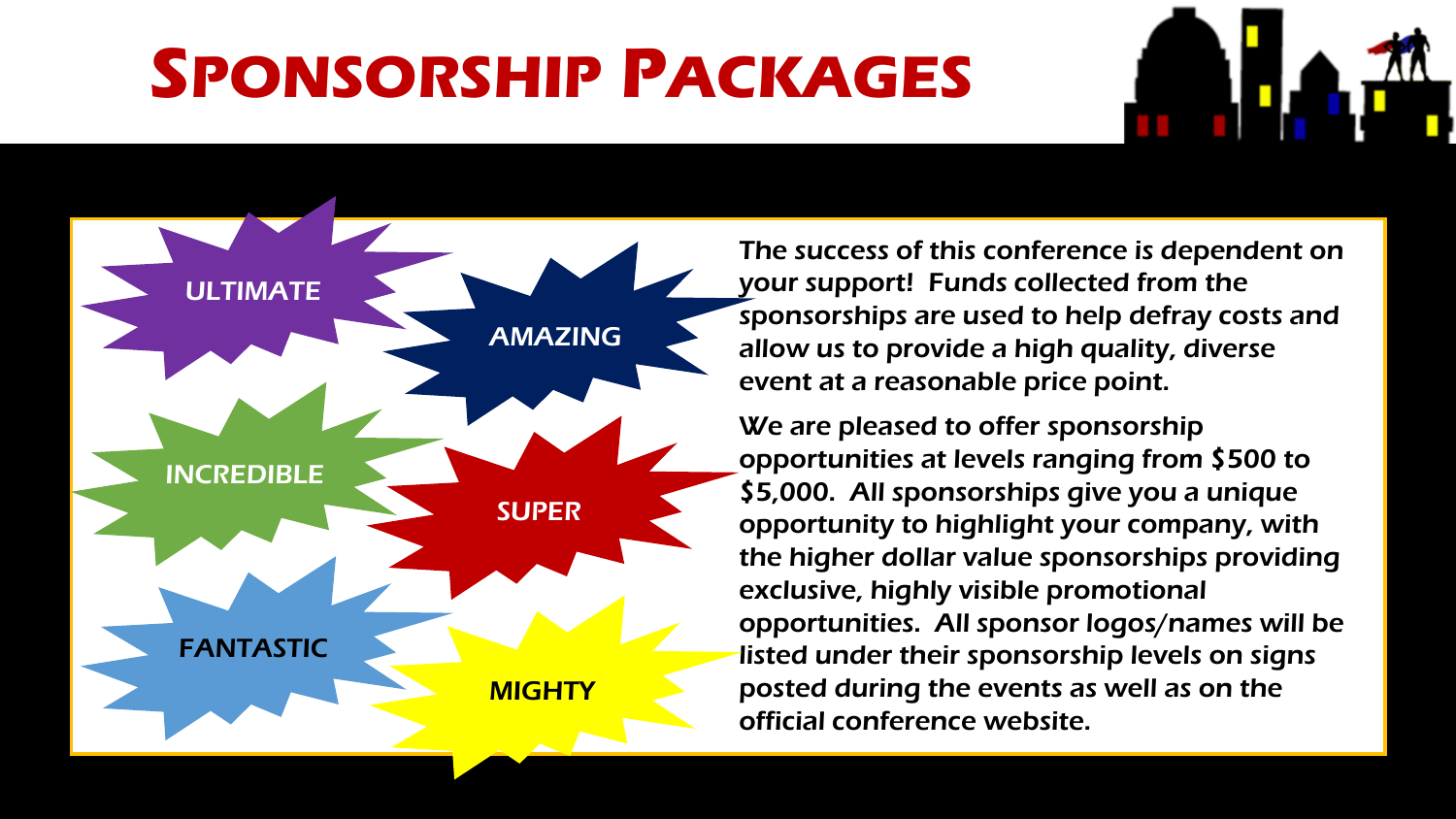

#### ULTIMATE \$5,000

As an added bonus, ULTIMATE level sponsors will be recognized as an Official Sponsor of the Thursday Reception!

- Three (3) Complementary OKI Conference Registrations
- Sponsor recognition in all conference communications: verbal, on-screen during session intermissions and on-site signage (logo)
- Prominently Displayed Linked Logo on Conference Webpage
- Social media recognition leading up to, during, and after the conference
- One (1) free exhibit booth space in exhibit hall (Preferred exhibitor placement)
- Reserved seating and recognition at conference keynote luncheon
- One year recognition as an APA-KY Chapter Sponsor on the APA-KY **Website**

But wait, there's more! On a first come, first serve basis, ULTIMATE level<br>sponsors can choose one of the following:

- Lanyard Sponsor Include company logo on all lanyards for the event. One (1) available.
- Registration Bag Sponsor Include company logo on bags distributed for full attendees. One (1) available.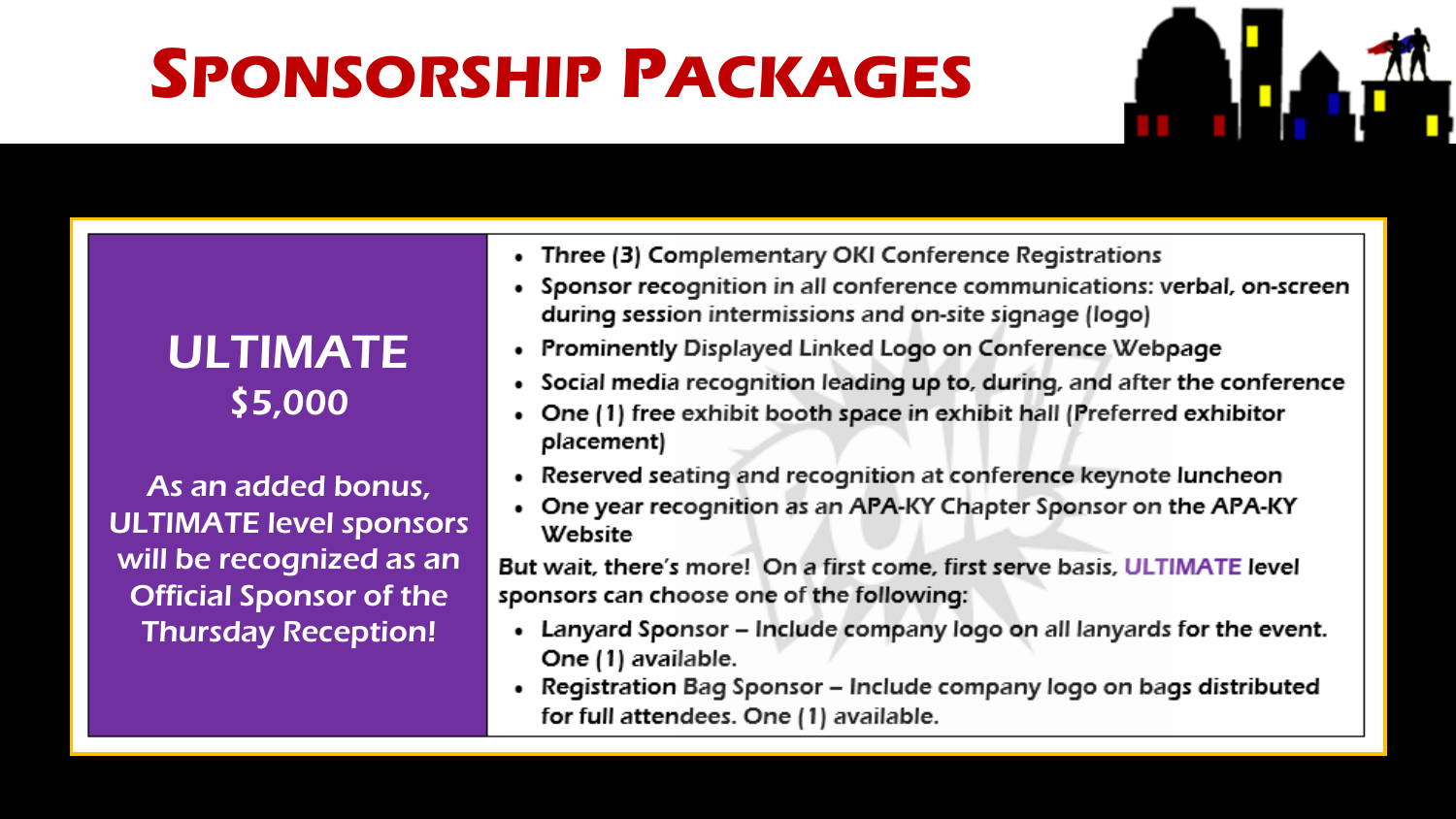

### AMAZING \$4,000

As an added bonus, AMAZING level sponsors will be recognized as an Official Sponsor of the Wednesday Welcome Reception!

- Two (2) Complementary OKI Conference Registrations
- Sponsor recognition in all conference communications: verbal, on-screen during session intermissions and on-site signage (logo)
- Prominently Displayed Linked Logo on Conference Webpage
- Social media recognition leading up to, during and after the conference
- One (1) free exhibit booth space in exhibit hall (Preferred exhibitor placement)
- Reserved seating and recognition at conference keynote luncheon
- One year recognition as an APA-KY Chapter Sponsor on the APA-KY

Website<br>As a bonus, on a first come, first serve basis, AMAZING level sponsors will<br>also be allowed to choose one (1) virtual session to be recognized as that session's sponsor, including display of your logo at the beginning and conclusion of the session video.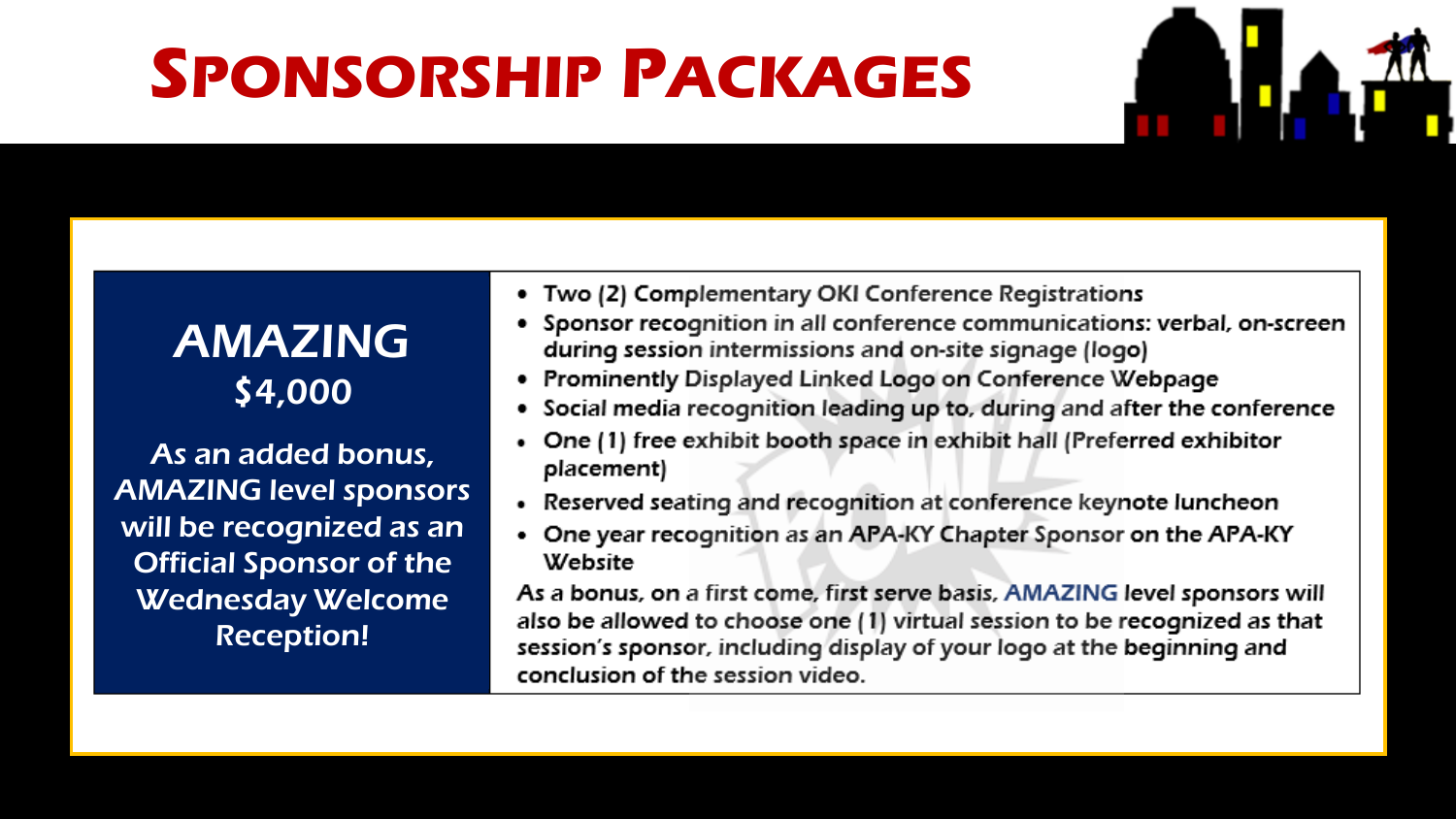**INCREDIBLE** 

\$2,500



- Sponsor recognition: verbal, on-screen and on-site signage (logo)
- Linked Logo on Conference Webpage
- Social media recognition leading up to the conference
- One (1) free exhibit booth space in exhibit hall
- One year recognition as an APA-KY Chapter Sponsor on the APA-KY **Website**

On a first come, first serve basis, INCREDIBLE level sponsors can choose one of the following:<br>• <del>Thursday AM Snack Break</del>

SOLD OUT

- 
- 
- *<u>BANKA MARAILIA 1999 BANKA MARAILIA 1999 BANKA MARAILIA 1999 BANKA MARAILIA 1999 BANKA MARAILIA 1999 BANKA MAR*</u>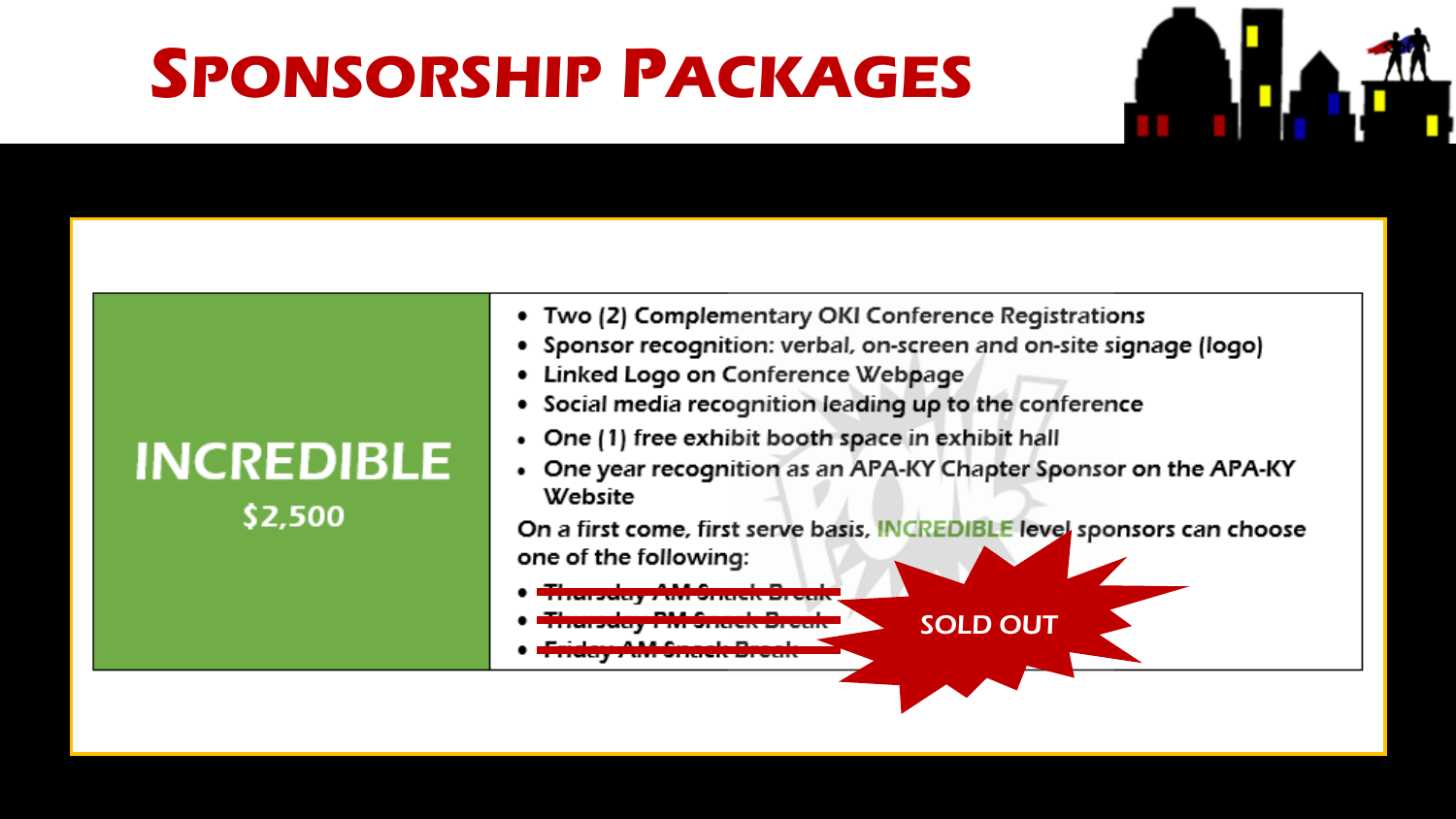

| <b>SUPER</b><br>\$1,500     | • One (1) Complimentary OKI Conference Registration<br>• Sponsor recognition: verbal and on-site signage (written)<br>• Linked Company Name on Conference Website<br>· Social media recognition leading up to the conference<br>• One year recognition as an APA-KY Chapter Sponsor on the APA-KY<br>Website |
|-----------------------------|--------------------------------------------------------------------------------------------------------------------------------------------------------------------------------------------------------------------------------------------------------------------------------------------------------------|
| <b>FANTASTIC</b><br>\$1,000 | • One (1) Complimentary OKI Conference Registration<br>• Sponsor recognition: verbal and on-site signage (written)<br>• Company Name on Conference Website<br>One year recognition as an APA-KY Chapter Sponsor on the APA-KY<br>Website                                                                     |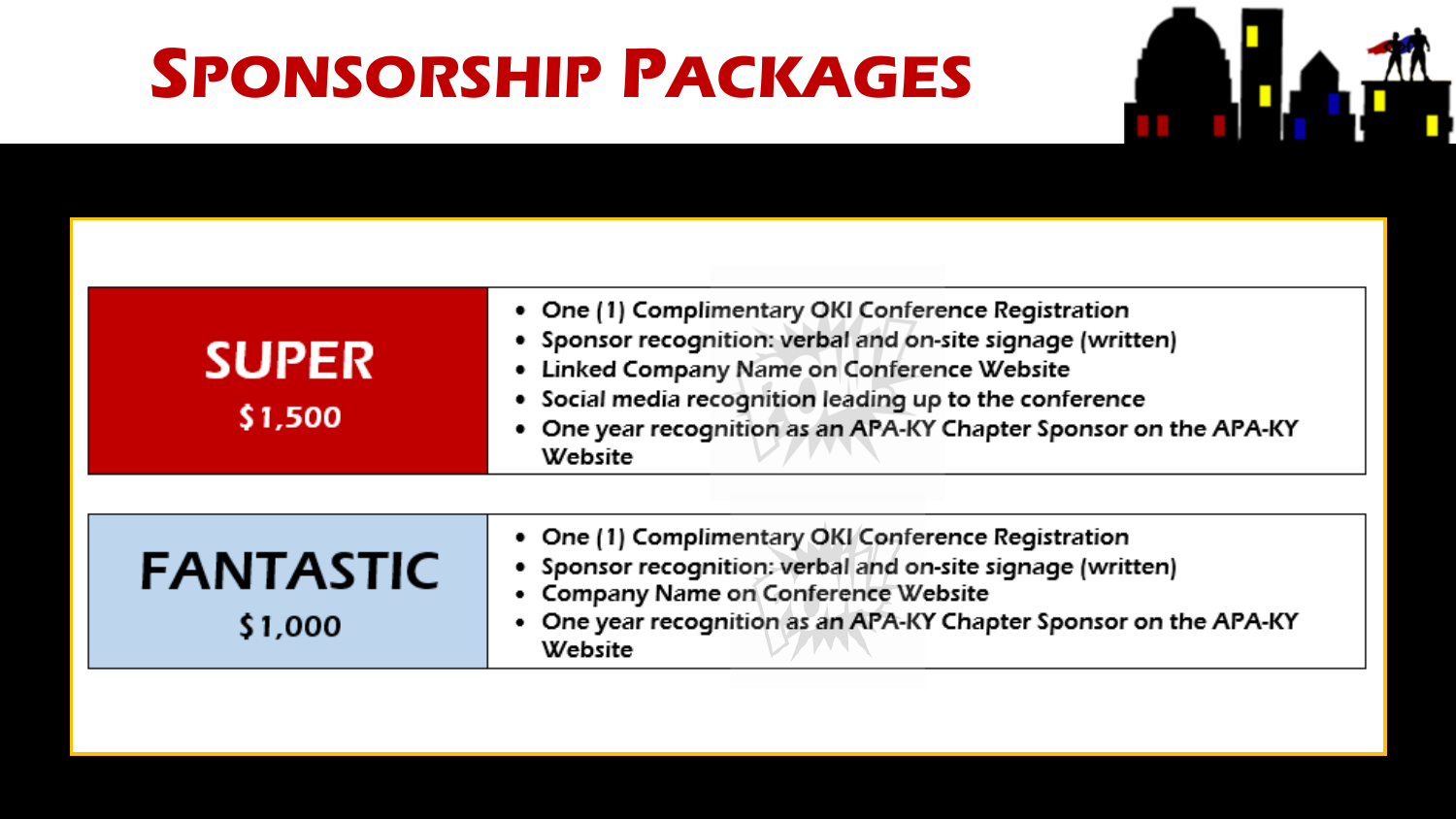

| <b>MIGHTY</b> | • Sponsor recognition: on-site signage (written)<br>• Company Name on Conference Website |  |
|---------------|------------------------------------------------------------------------------------------|--|
| \$500         | • One year recognition as an APA-KY Chapter Sponsor on the APA-KY<br>Website             |  |

will add to the conference....send it to us! In Kind Donations: Got an interesting idea for a sponsorship opportunity that you think